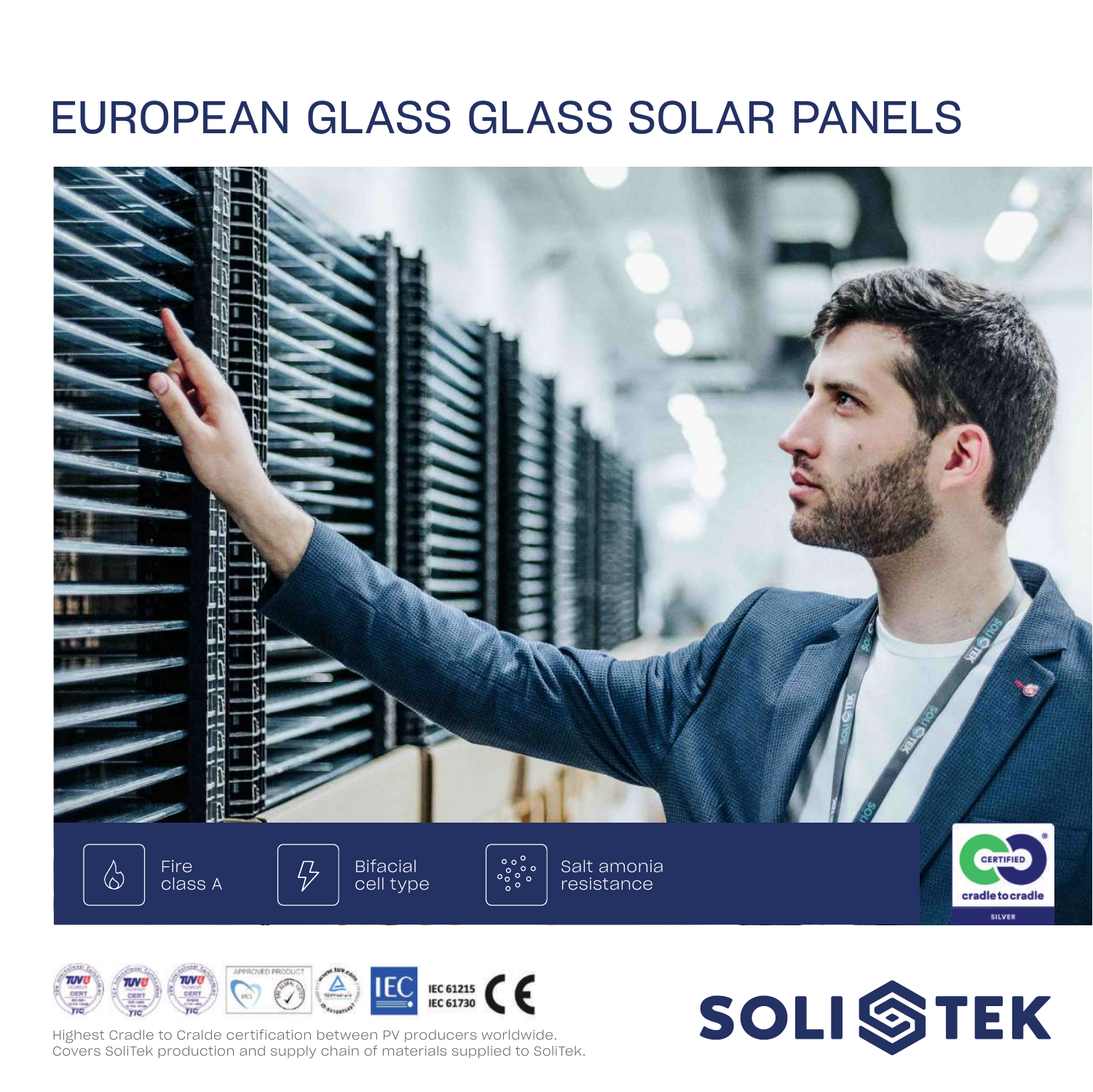



#### Material health

The material health category helps to ensure products are made using chemicals that are as safe as possible for humans and the environment by leading designers and product developers through a process of inventorying, assessing and optimizing material chemistries.



#### Material reutilization

The material reutilization category aims to eliminate the concept of waste by helping to ensure products remain in perpetual cycles of use and reuse from one product use cycle to the next.



#### Renewable energy & carbon management

The renewable energy & carbon management category helps to ensure products are manufactured using renewable energy so that the impact of climate changing greenhouse gases due to the manufacturing of the product is eliminated.



#### Water stewardship

The water stewardship category helps ensure water is recognized as a valuable resource, watersheds are protected, and clean water is available to people and all other organisms.



#### Social fairness

The social fairness category helps ensure business operations that honor all people and natural systems affected by the manufacture of a product.

The Cradle to Cradle certification defines 5 components for circular economy compatible product:

| Cradle to Cradle Certified® Product scorecard |          |
|-----------------------------------------------|----------|
| Material health                               | Silver   |
| Material reutilization                        | Gold     |
| Renewable energy & carbon management          | Gold     |
| Water stewardship                             | Platinum |
| Social fairness                               | Gold     |
|                                               |          |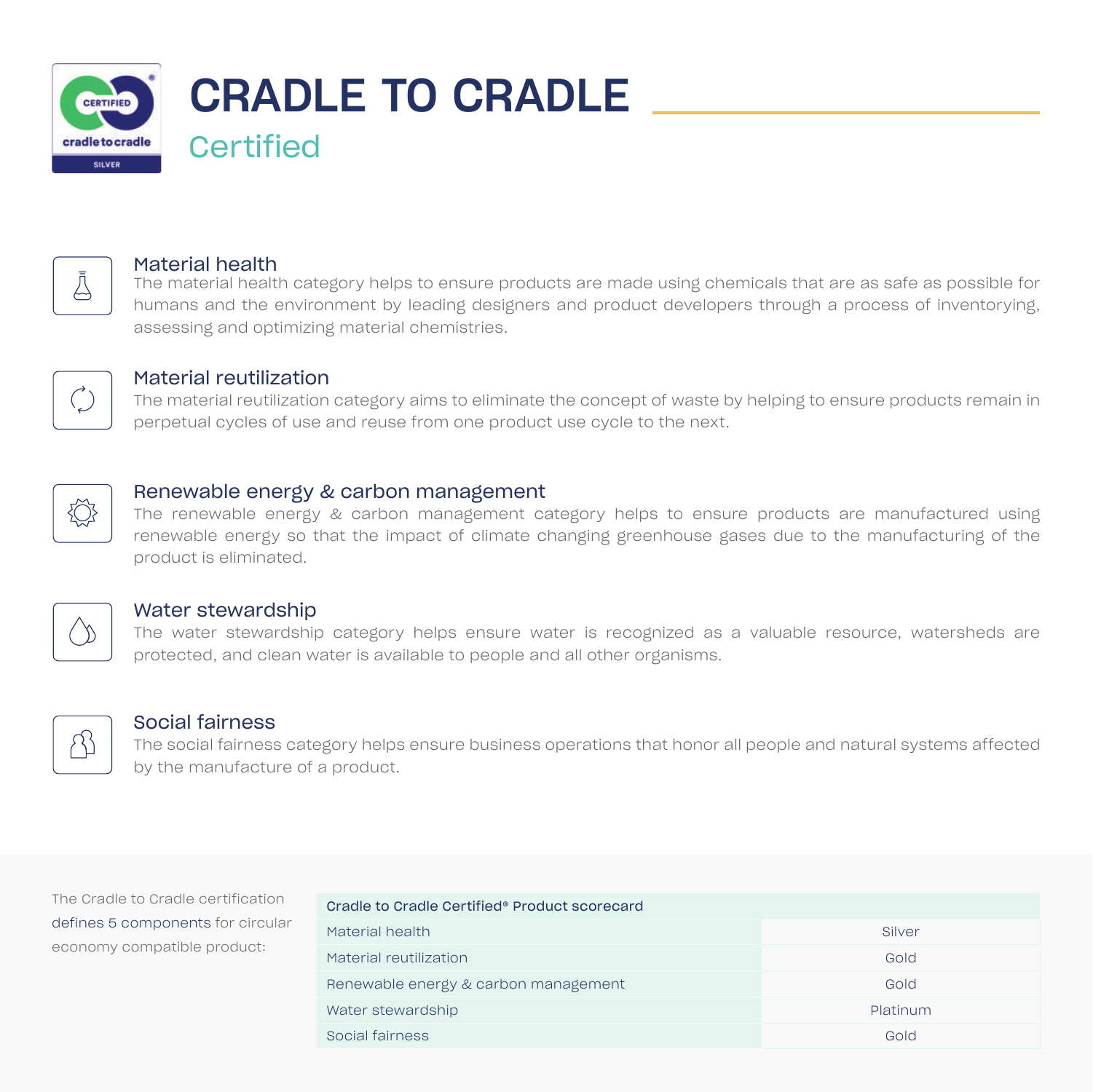# SOLID Bifacial

### Glass/Glass

Frameless

Rounded edges

**Glossy** 

Self cleaning







|            |                          |   |   |   | No acetic acids 100% waterproof No browning Eliminates PID Maximum lifetime Maximum lifetime |          |
|------------|--------------------------|---|---|---|----------------------------------------------------------------------------------------------|----------|
| POE        |                          |   |   |   |                                                                                              | 50 years |
| <b>EVA</b> | $\overline{\phantom{a}}$ | - | - | - |                                                                                              | 25 years |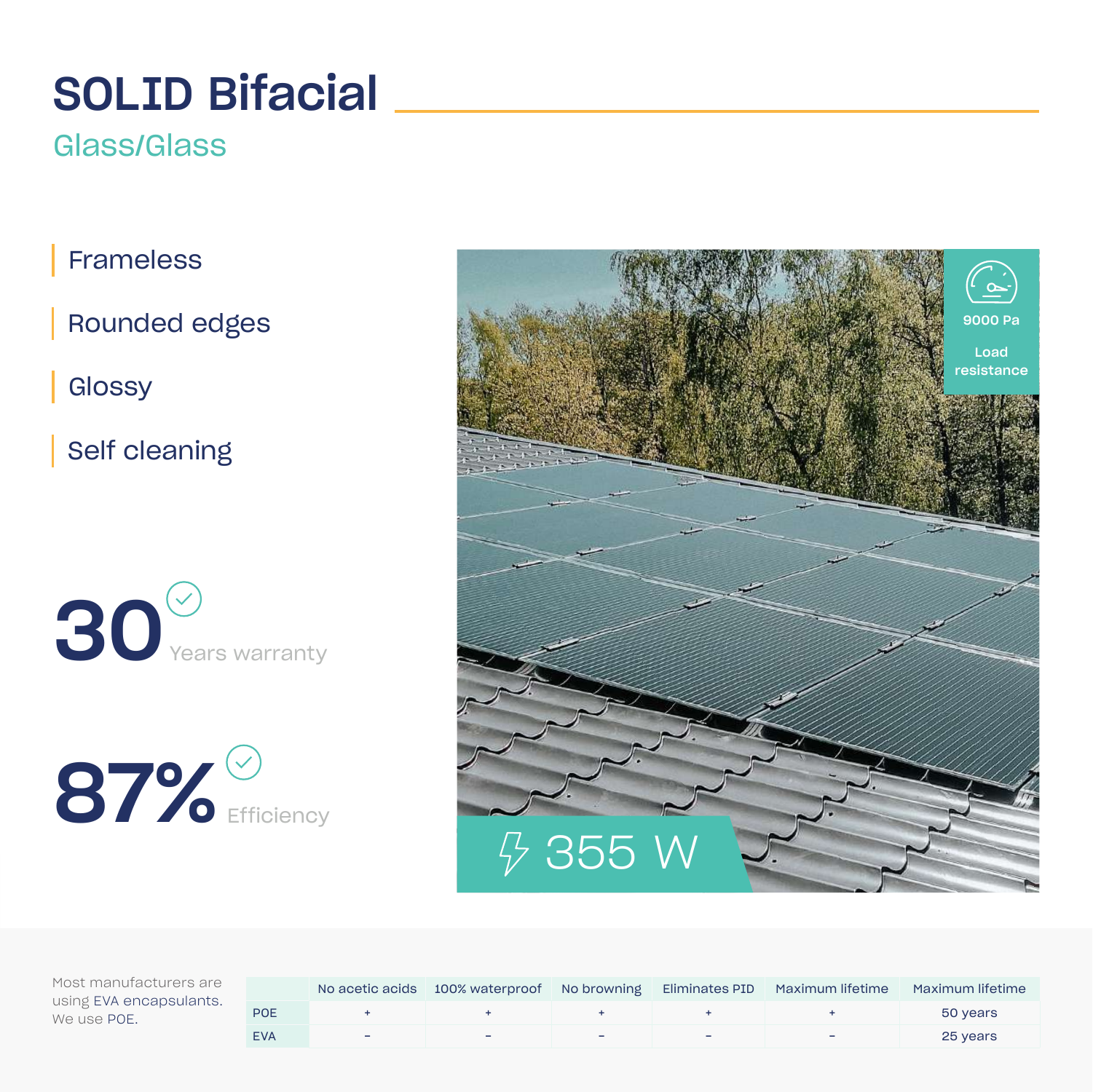# **BLACKSTAR**

### Glass/Glass

Full black

Framed

Matt

Standard mounting







|            |                          |                          |  | No acetic acids 100% waterproof No browning Eliminates PID Maximum lifetime | Maximum lifetime |
|------------|--------------------------|--------------------------|--|-----------------------------------------------------------------------------|------------------|
| POE        |                          |                          |  |                                                                             | 50 years         |
| <b>EVA</b> | $\overline{\phantom{a}}$ | $\overline{\phantom{a}}$ |  | -                                                                           | 25 years         |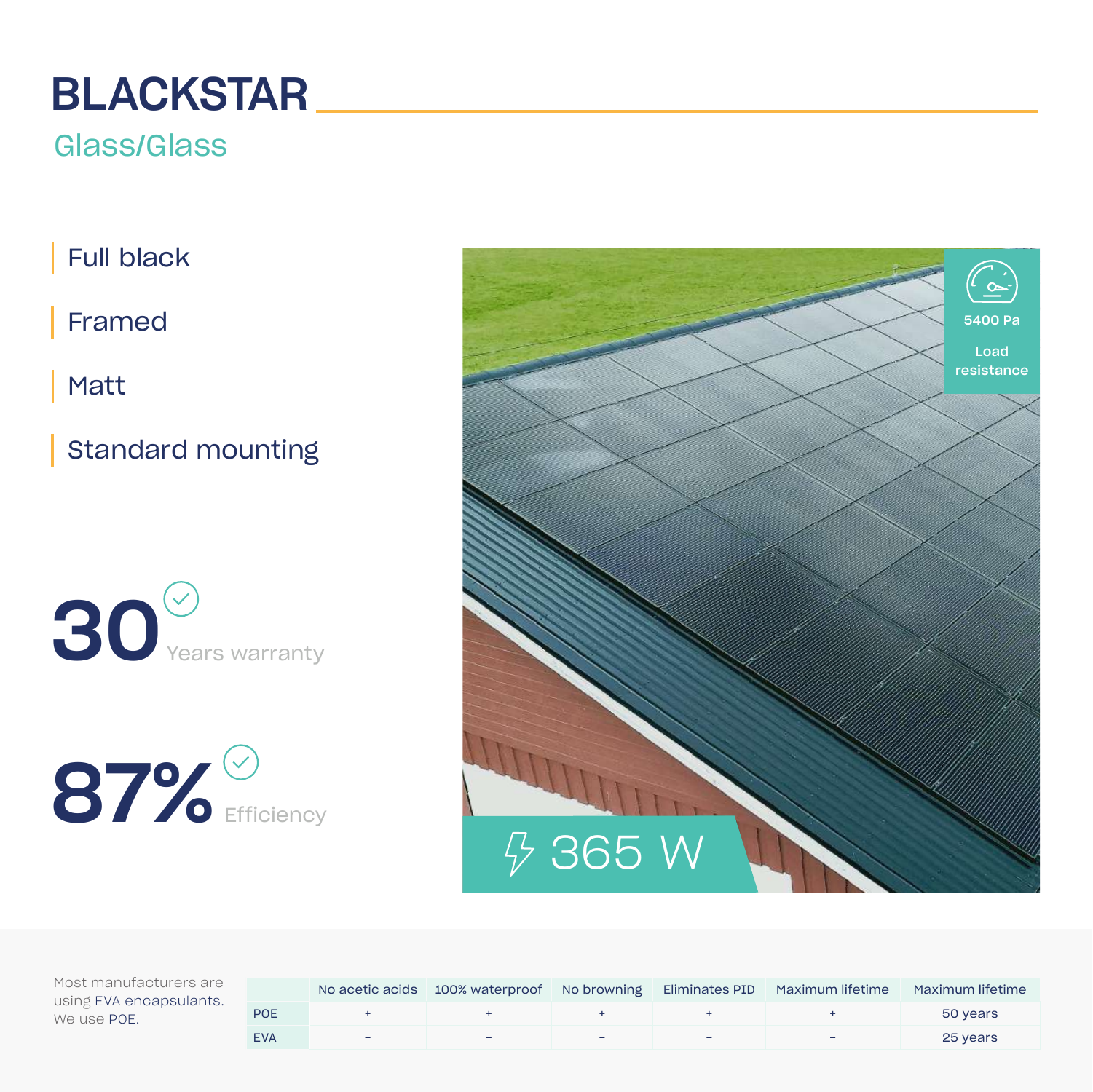# SOLRIF

### Glass/Glass

### Roof tile

### Ready to mount

### Available options:

- Gloss
- Matt
- Full Black



# $87\%$  Efficiency



|            |                          |                          |   | No acetic acids 100% waterproof No browning Eliminates PID Maximum lifetime | Maximum lifetime |
|------------|--------------------------|--------------------------|---|-----------------------------------------------------------------------------|------------------|
| POE        |                          |                          |   |                                                                             | 50 years         |
| <b>EVA</b> | $\overline{\phantom{0}}$ | $\overline{\phantom{a}}$ | - |                                                                             | 25 years         |